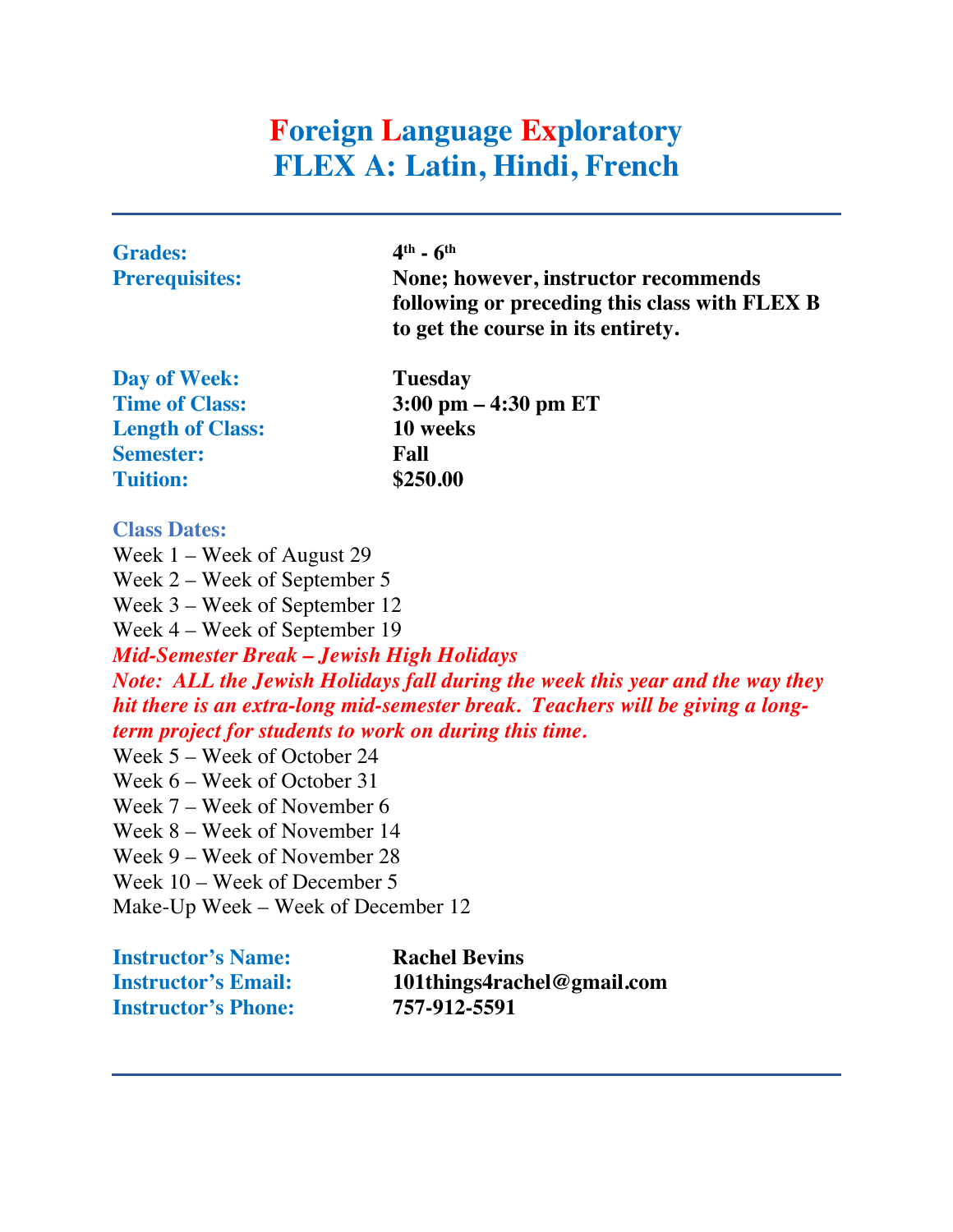### **Description of the Class:**

Our world is growing ever more connected. Students will have an advantage if they are able to nurture those connections through the understanding of foreign languages and cultures.

In this course, students will look at how ancient languages and cultures have influenced us today. They will be introduced to vocabulary in the Latin, Hindi, and French languages as well as ways to study these new words.

They will learn about common language concepts such as the formality and gender of words and the use of different alphabets and sounds.

As a combination of foreign language and social studies, this course gives students a chance to sample a variety of languages before choosing a focus as well as providing bridges to understanding he world at large.

The instructor recommends following (or preceding) this course with FLEX B, in which the students will continue their explorations with German, Spanish and Japanese languages and cultures.

#### **Class Approach:**

Ms. Rachel believes this introduction to the study of foreign languages and cultures should be fun!

Along with learning greetings and other vocabulary we will have lots of hands-on craft projects, and students will be encouraged to earn the World Connections through Cuisine Award! YUM!

#### **Goals:**

- 1. Students will be introduced to the reading, writing, listening, and speaking skills needed to study foreign languages and cultures.
- 2. Students will strengthen writing and speaking skills in English.
- 3. Students will explore a variety of foreign languages before possibly choosing one on which to focus on later in their schooling.
- 4. Students will respect both similarities and differences between multiple cultures and languages.

#### **Textbook:**

Viewpoints Workbook – Provided with Registration. It will be mailed to you by Ms. Rachel.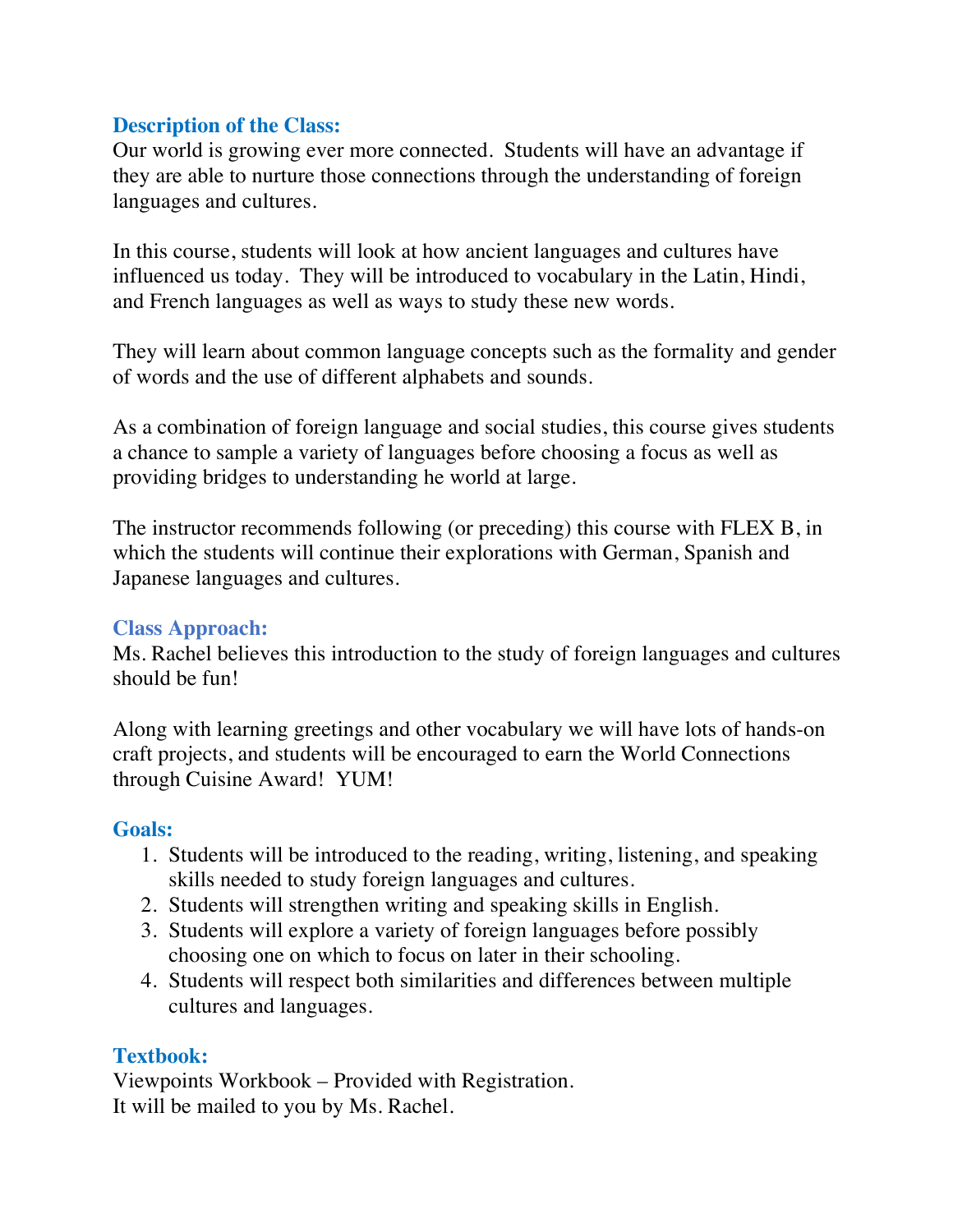### **Additional Supplies/Resources Needed:**

Basic craft supplies, including:

- Coloring Utensils: pencils, crayons, markers, or gel pens
- Scissors
- Glue
- Tape

Additionally, Ms. Rachel will be mailing a kit with specialty craft supplies.

#### **Requirements:**

Along with short weekly assignments, students will also be expected to complete three open-note quizzes and give two short presentations to the class.

#### **Weekly Homework:**

Approximately 30 minutes per week

#### **Homework Policy:**

Homework is due 24 hours before the next class

#### **Additional Policies:**

Optional: Students will have the opportunity to earn the *World Connections through Cuisine Award,* which encourages exploration of traditional foods from a variety of regions around the world. Allergy-friendly!

#### **Evaluation:**

Final semester grade will be an average of weekly assignments, quizzes, and presentations.

#### **Grading Scale:**

| $90 - 100\%$ | A |
|--------------|---|
| $80 - 90\%$  | B |
| $70 - 79\%$  | € |
| $60 - 69\%$  | D |
| $0 - 59\%$   | E |